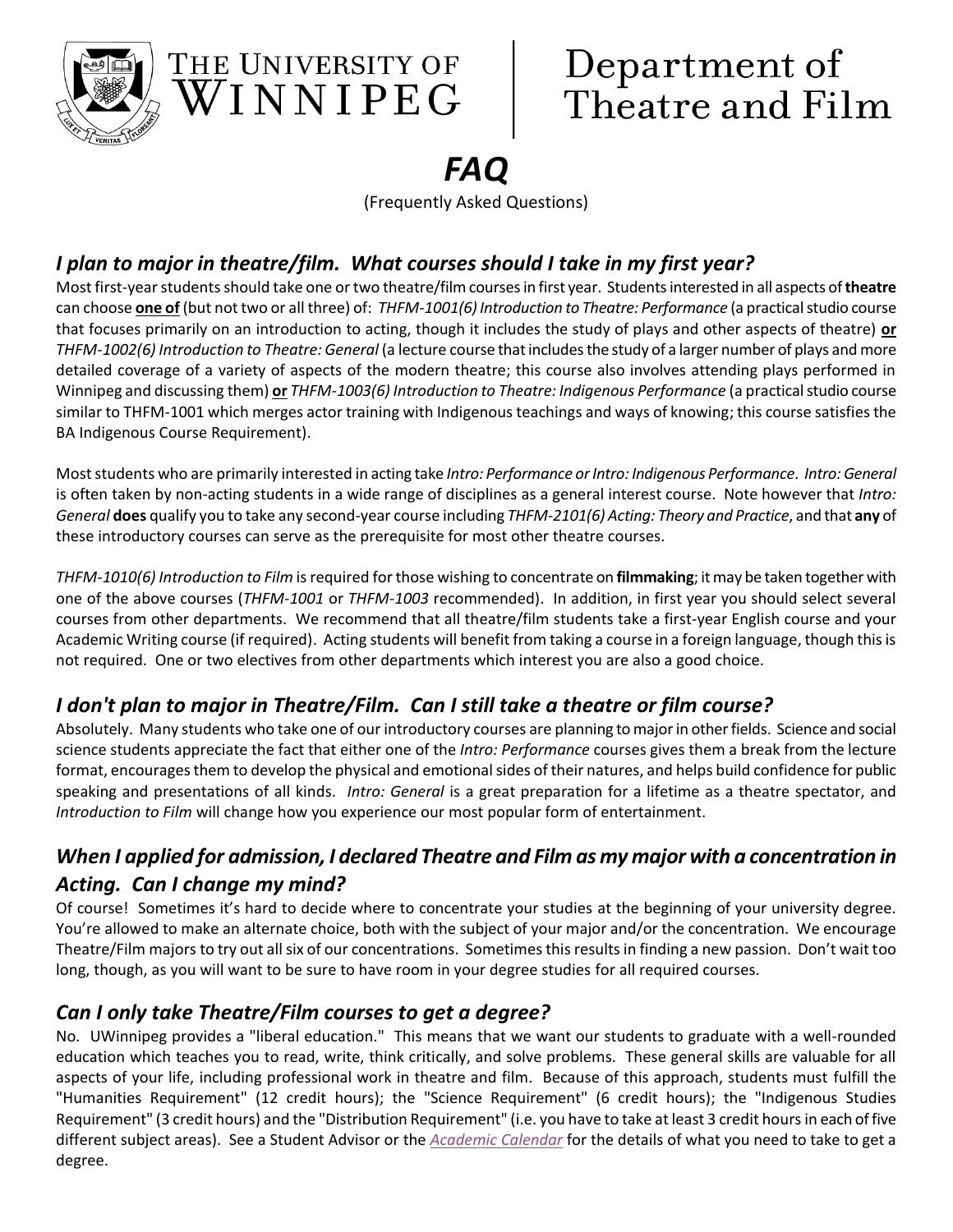#### *I always thought taking "theatre" at UWinnipeg meant acting. What else do you teach?*

Acting is only a part of what we teach in our department. We have six different concentrations. In addition to acting, we teach theatrical design (sets, costumes, lighting, make-up), drama in education, filmmaking, playwriting, and stage management/production. While our acting grads can be found on professional stages throughout Canada and beyond and in films and commercials, our production and design programs are very highly rated; these grads are well-respected in the theatre community and are competitive in finding employment. Our filmmaking concentration is in great demand and growing rapidly. Playwriting is popular with creative writers, and drama in education is an important teachable area in UWinnipeg's B.Ed. Program.

#### *Can I take more than one concentration?*

Yes – in fact we actually recommend it! Student directors and actors often find it useful to have experience in our lighting studios, design labs, or scenic shop. You may want to complete all the requirements for a couple of concentrations such as acting and filmmaking, but remember: **careful planning is required** so you should seek the advice of our Department Student Advisor **early in your program**. Or it may be useful to fulfill a single concentration, then complete your optional credits ("electives") by trying out courses from several different areas within the department.

# *Do I need high-school drama or a lot of acting experience to take theatre courses at UWinnipeg?*

No. All students admitted to the University can take any of our introductory (1000-level) courses. Many of our best students had no previous experience in theatre at all before coming to UW. The *Intro: Performance* course is designed to gradually develop your performance skills in easy stages.

#### *I have already done a great deal of acting. Can I skip first year?*

Probably not. Even students with extensive acting experience find they can learn a lot from our introductory course. We teach a particular approach which may be different from the one you learned elsewhere – you will not be wasting your time. However, we'd be happy to discuss your situation with you. Make an appointment with the Chair of the department by emailing [thfm@uwinnipeg.ca](mailto:thfm@uwinnipeg.ca) calling 204-786-9955.

#### *Do you teach Musical Theatre?*

Yes! Due to strong demand in this area and the popularity of musical theatre nation-wide, we offer *THFM-2920(3) Introductory Dance for Musical Theatre* and *THFM-2922(3) Introduction to Music and Singing*. These are second-year courses which require a prerequisite of either of the *Intro Performance* courses or *Intro: General*. Students who pass these courses – and *THFM-2101(6) Acting Theory and Practice* (2nd-year Acting) – can then register for *THFM-3920(6) Musical Theatre*, a senior course in the Acting concentration. **Students with sufficient training/experience in singing and/or dance may be permitted to register for** *Musical Theatre* **without taking the two preparatory courses.** Please note that these courses are not a full "program" in musical theatre; they are part of the Acting concentration and are meant to be an introduction to the musical theatre genre. When combined with other Acting courses from UWinnipeg, they will give you a rounded performance base.

# *Can I take 2000-level courses in first-year?*

Sometimes. Pre-requisite courses are listed in the *Academic Calendar* (on-line) at the end of each course description's description. Look for the 2000-level course you're interested in taking and note whether or not there is a "Requisite." If there is, you must complete that course first; if not, then you can register for the 2000-level course. But note: these courses are more demanding than 1000-level courses. For example, some students choose to take the compulsory course *THFM-2401(3) Theatre History I* in their first year but this is only recommended for students who did very well in their high-school English or History courses. If you're not sure about whether you'll be able to complete an upper-level course successfully, get advice from the Department Student Advisor at [thfm@uwinnipeg.ca](mailto:thfm@uwinnipeg.ca) or 204-786-9955.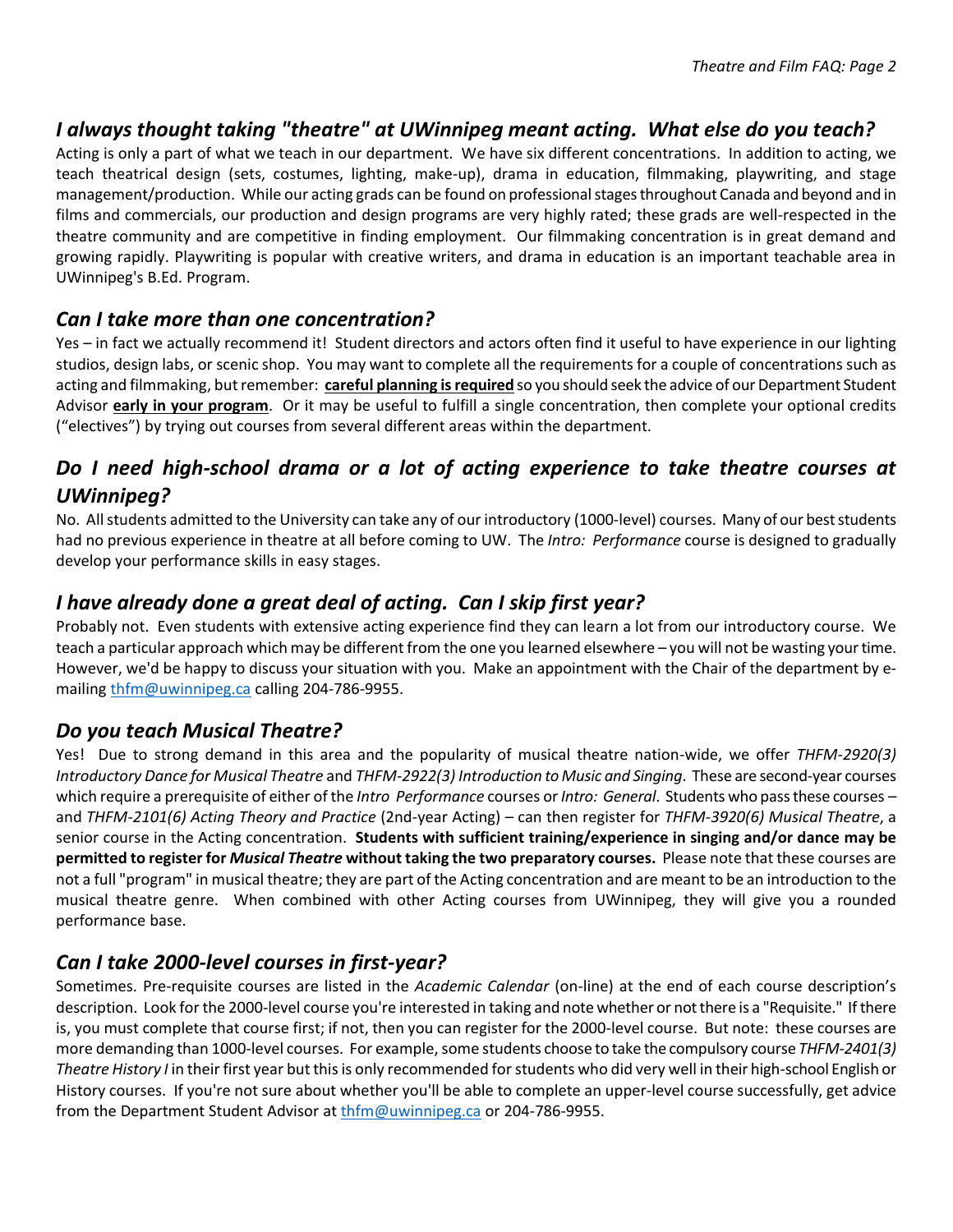# *Can I take THFM-2801(6) Production I in first-year?*

Yes. Students interested in backstage work can take *Production I* **concurrently** (at the same time as) one of the Intro courses. Remember, though, that it is more advanced than a 1000-level intro course.

# *How do I know what kind of training I'll get at UWinnipeg?*

Our faculty is our strength at UWinnipeg and the Department of Theatre and Film is a good example. No matter what concentration you select, your instructors will not only provide the academic foundation you need but will also bring you a wealth of practical, professional expertise as actors, designers, playwrights, directors, crafts people, and theatrical managers. They are also very approachable and willing to work with students individually. In addition to teaching, our faculty members all remain active in their areas in professional theatre and film. We are proud that our faculty practices what they teach!

# *Will I be qualified to be a professional actor when I graduate from UWinnipeg?*

Students who take an Honours degree in Acting receive a considerable amount of highly-specialized training. It is not, however, fully comparable to that offered in a conservatory-style program (such as the *National Theatre School* in Montréal or *Studio 58* in Vancouver) or a fine arts program (such as York University or the University of Alberta). Technically we consider our Honours Acting BA to be "pre-professional,"meaning that normally a student completing that program would go on to further study at institutions such as the *National Theatre School*, and many have. Note, however, that others have developed a successful acting career directly after graduating with an Honours BA, though they continue to study at workshops and training sessions to hone their skills. A lot depends on your dedication, hard work, and ambition!

#### *I enjoyed shop courses or worked backstage on plays in high school. Can this help me with my degree?*

Yes. Our production and design concentrations offer credit courses toward your BA. You can take set or props construction, scenic painting, make-up, lighting, and design, or all of the above. While we don't require that students have a background in these subjects, it always helps, and you can get credit for work you already know you like! We also have close ties to local professional theatres and even teach some courses at the Royal Manitoba Theatre Centre.

#### *Why would I take an Honours degree as opposed to a General degree?*

An Honours degree offers more intensive, specialized study than a General degree. For example, in the Acting concentration Honours students produce one or two plays annually for public performance, depending on the class you take. In other concentrationssuch as Design and Stage Management/Production, our Honours students get to work on specialized projects associated with our shows. You need more courses to get an Honours degree (120 credit hours) and you must achieve and maintain a high average both in and outside of the Department to get into – and stay in – the Honours Program. Our BA General students get thorough training in their concentrations but they are required to take just 90 credit hours and their training is not as intensive as that experienced by Honours students.

In our department you cannot make a decision about going into Honours until you have completed 30 credit hours of study. (If you're thinking of Honours Acting, this 30 credit hours must include our second-year Acting course called *THFM-2101(6) Acting Theory and Practice*, and we also recommend that you take a voice course and a movement course.) But it's a good idea to work hard right from the start if Honours might be an option so that you're not faced with great Theatre grades – which would qualify you for Honours – and poor grades outside the department, which might hold you back – no matter how good you are in Theatre. FYI, currently Honours degrees are not available in Drama in Education or Filmmaking.

#### *What courses should I take first in the filmmaking concentration?*

Filmmaking courses are sequenced, in other words you must take them in order: *THFM-1010(6) Intro to Film* first, followed by *THFM-2310(6) Filmmaking I*, then *THFM-3310(6) Filmmaking II* and/or either *THFM-3312(6) Sound Editing* or *THFM-3313(6) Picture Editing*. You can add in the other requirements [an Intro course and *THFM-2410(6) History of Film*] at any time, along with any optional courses you might wish to take.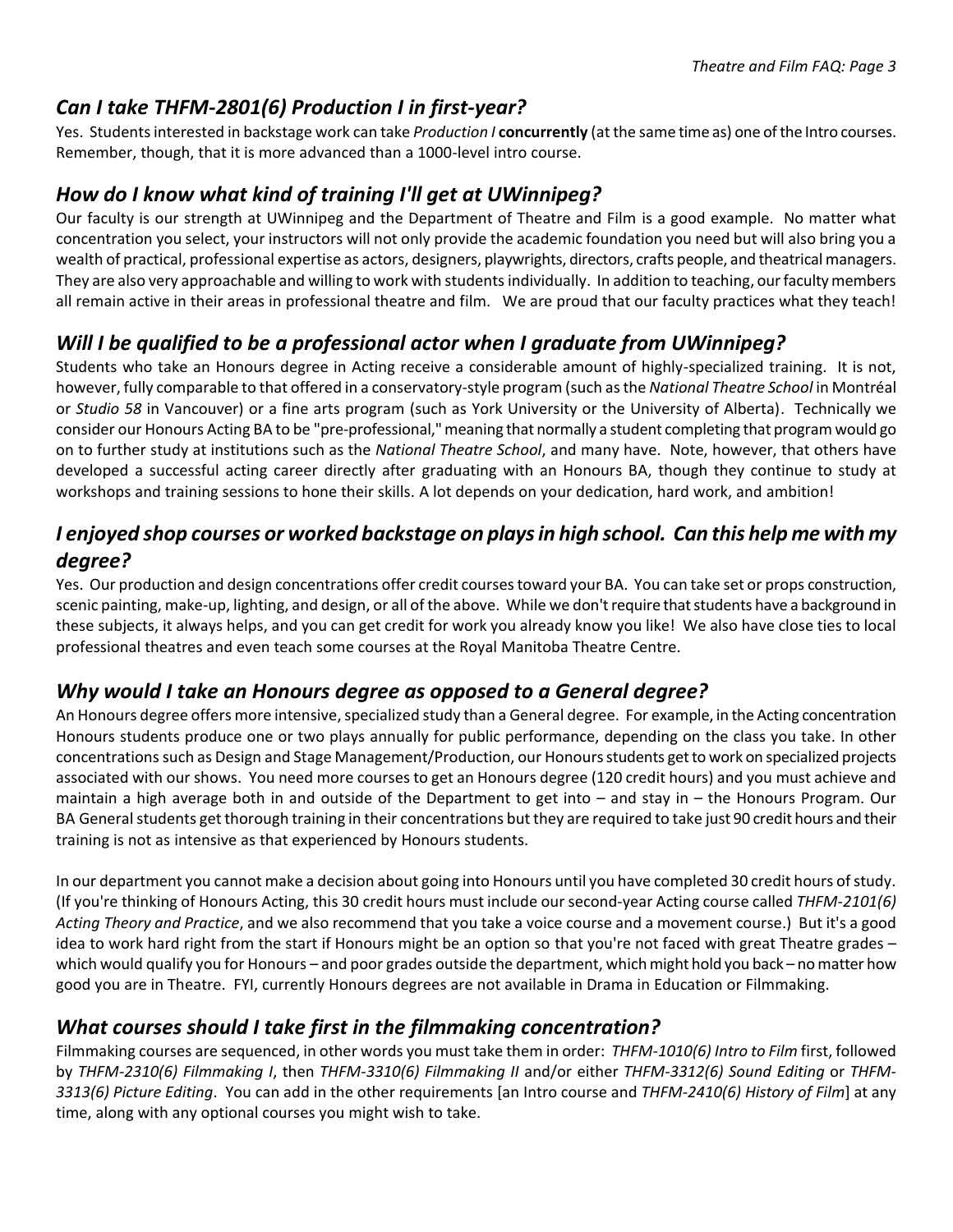#### *Why do you recommend an acting course to complete the filmmaking concentration?*

We feel that it is beneficial for our film students to have a basic understanding of acting in order to make good films so we **recommend** you to take one of the *Intro: Performance* courses at some point while you're doing your degree with us (it doesn't have to be in first year). The acting techniques taught in this course are equally applicable to film and theatre and if you're going to be behind the camera, taking an acting course will help you gain extra insight into the actor's process and how things work in front of the camera. This will make you a better filmmaker.

#### *Are there any extra fees for Theatre and Film courses?*

Sometimes. Because of the specialized equipment and facilities required by our courses (an added expense) we charge the "Science" tuition fee for our practical courses, even though we are an Arts department. Students in several courses pay a small amount in lieu of buying texts so that your professor can provide photocopied handouts which will save on the cost of text books. With *THFM-1010(6) Intro to Film*, students pay \$50 with their tuition; this is to cover the cost of making your group film. Upper-level film courses which require the use of our equipment are subject to a \$50 Technical Fee, collected with tuition, to offset the cost of normal wear and tear on equipment, and a refundable \$200 Damage Deposit, due near the start of the term and meant to encourage students to take care of our equipment while it is in their possession. There is also a small levy on all courses in our department; this was voted on and passed by TAFSA (the Theatre and Film Students' Association) who wanted to be recognized for contributing to the construction and furnishing of our new building. Finally, courses with labs have an additional lab fee.

#### *Where do I find information on what courses to take?*

UW's website [\(www.uwinnipeg.ca\)](http://www.uwinnipeg.ca/) is your major resource for student information. Everything you need to research course selection and to register can be found there. Click "Future Students" on the top ribbon to find all the information you need to apply. Once you've been admitted, click on "Students." You'll be taken to a comprehensive list of links to information on registration, financial aid, choosing courses, degree requirements, fees, student services and dates, exam schedules, as well as a number of other interesting topics. You'll also find the *[Academic Calendar](https://www.uwinnipeg.ca/academics/calendar/index.html)* here; it lists complete information about studying at the university and also contains sections for all academic departments where you'll find full details on each department's requirements together with course descriptions, requisites, and experimental courses. *[WebAdvisor](https://webadv.uwinnipeg.ca/WebAdvisor/WebAdvisor?&TYPE=M&PID=CORE-XWMAIN&TOKENIDX=8964826952)*, our student information system can also be accessed there and contains information on what courses are being taught in any given year, when, by whom, and where. Finally, in WebAdvisor, click on Student Planning/Registration to plan your program and register for your courses.

# *How come I can't find all of the courses listed in the Academic Calendar on WebAdvisor or in Student Planning? When are they offered?*

The Theatre/Film Department lists more than 50 courses in the *Academic Calendar* but it is impossible to offer all of these each year because of staffing and space constraints, and because the demand is sometimes not great enough to offer each one annually. We try to rotate our offerings wherever possible to give our students lots of choice. The *Calendar* lists all the courses we EVER offer (our full *repertoire*, if you like); WebAdvisor and Student Planning list all the relevant details of only those courses we are offering IN ANY GIVEN YEAR.

# *How do I register?*

When you get admitted to the university you will be given a user ID and a password so that you will be able to access our online Student Planning/Registration module. You will also be assigned a UW Webmail account which you should check daily (or forward it to your personal e-mail address). In late May you will be e-mailed a date/time after which you can begin registering. Prior to your registration date/time, review the helpful information on how to use Student Planning/Registration under "Students" / Student Planning – Information & Videos. Then research what courses you want to take in WebAdvisor/ Student Planning & Registration, plan your courses right on-line, and, if necessary, make an appointment to see the Department's Student Advisor [\(thfm@uwinnipeg.ca\)](mailto:thfm@uwinnipeg.ca). All your planning should be complete by your appointed registration time. When that time rolls around, simply log in to WebAdvisor/ Student Planning & Registration and register for your classes. Once you've finished, always log out and then back in to double-check that all of your registrations are complete and correct.